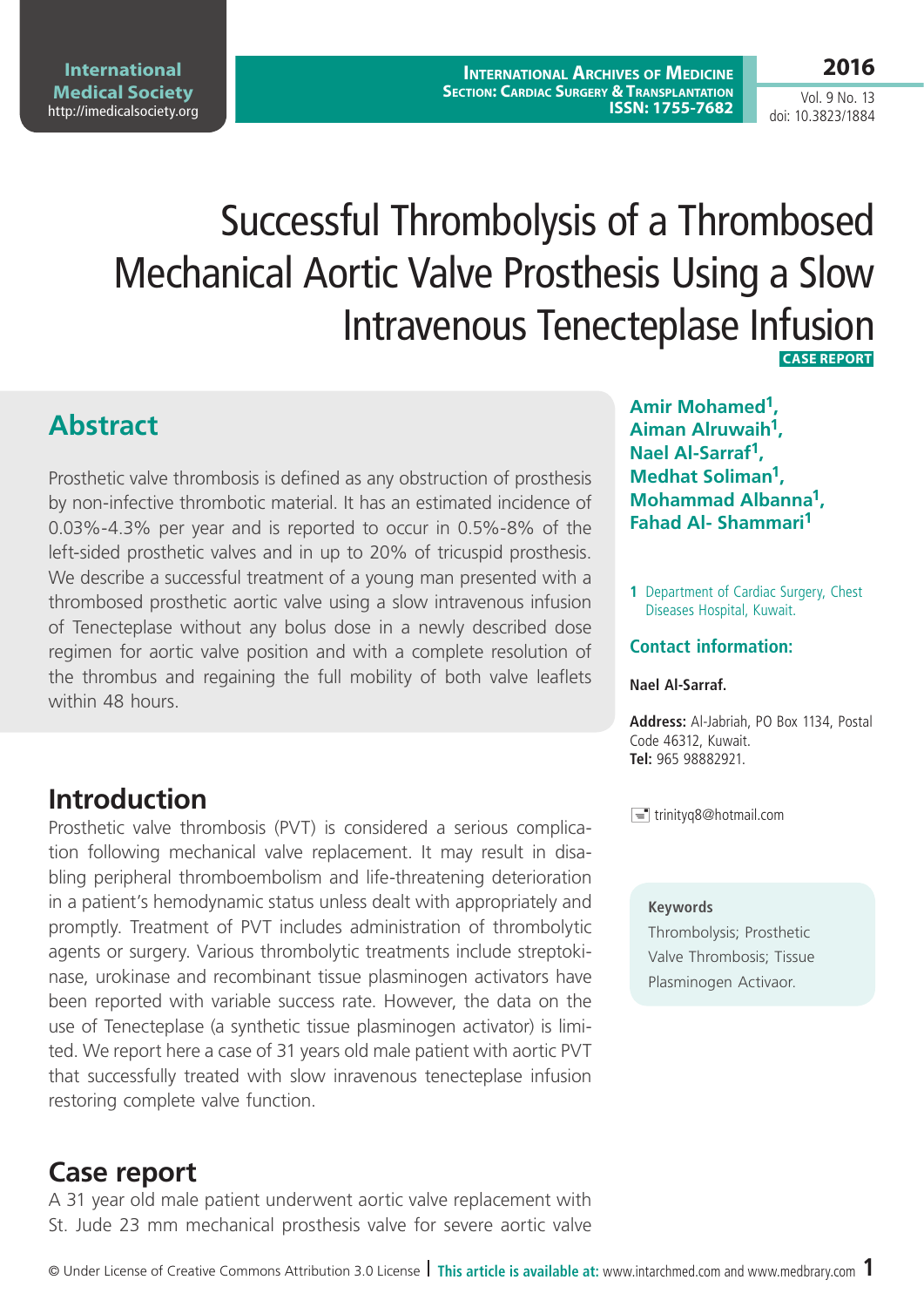**International Archives of Medicine Section: Cardiac Surgery & Transplantation ISSN: 1755-7682**

Vol. 9 No. 13 doi: 10.3823/1884

**2016**

**Figure 1:** Pre-treatment transthoracic ehocardiogram showing decreased mobility of one leaflet with a peak and mean aortic valve gradients of 140 and 90 mm Hg, respectively.



regurgitation and was on oral anticoagulant (warfarin), maintaining a therapeutic International normalized ratio (INR) during follow up. He presented 3 years later with progressively worsening dyspnea of New York Heart Association (NYHA) class II of one month duration. He admitted to not taking his oral anticoagulation for two months prior to presentation. On examination, vital signs were stable with an absent ejection click and a grade 4/6 systolic murmur. Transthoracic ehocardiogram revealed decreased mobility of one leaflet with a peak and mean aortic valve gradients of 140 mm Hg and 90 mm Hg, respectively **(Figure 1)**. Left ventricular function was normal. Fluroscopy showed severely restricted mobility of the leaflet. His INR was normal.

After discussing various options, we elected to treat him with slow intravenous infusion of Tenecteplase (Metalyse, Boehringer Ingelheim) 35 mg diluted in 50 ml normal saline over 24 hours and to be repeated according to the patient's clinical and echocardiographic response. No bolus doses were given. Following thrombolysis, unfractionated heparin infusion and warfarin were commenced until INR





is therapeutic. Small dose Aspirin was added to patient therapy. After thrombolysis, the patient subjectively felt relieved within 6 hours and the prosthetic valve click became sharp, and the systolic murmer decreased to grade 1/6. We continued thrombolysis for further 24 hours. After 48 hours his vitals were stable, the click was well audible and his murmer disappeared. Two dimensional echo showed full mobility of aortic valve leaflets, and aortic valve peak and mean gradients were decreased to 22 mmHg and 12 mmHg, respectively **(Figure 2)**. Fluroscopy showed completely mobile prosthetic aortic leaflets. The patient was discharged home with no complication 5 days later.

### **Discussion**

PVT is defined as any obstruction of prosthesis by non-infective thrombotic material. It has an estimated incidence of 0.03%-4.3% per year [1] and is reported to occur in 0.5%-8% of the leftsided prosthetic valves and in up to 20% of tricuspid prostheses. The most common cause of PVT is inadequate anticoagulation therapy. [1] Optimal